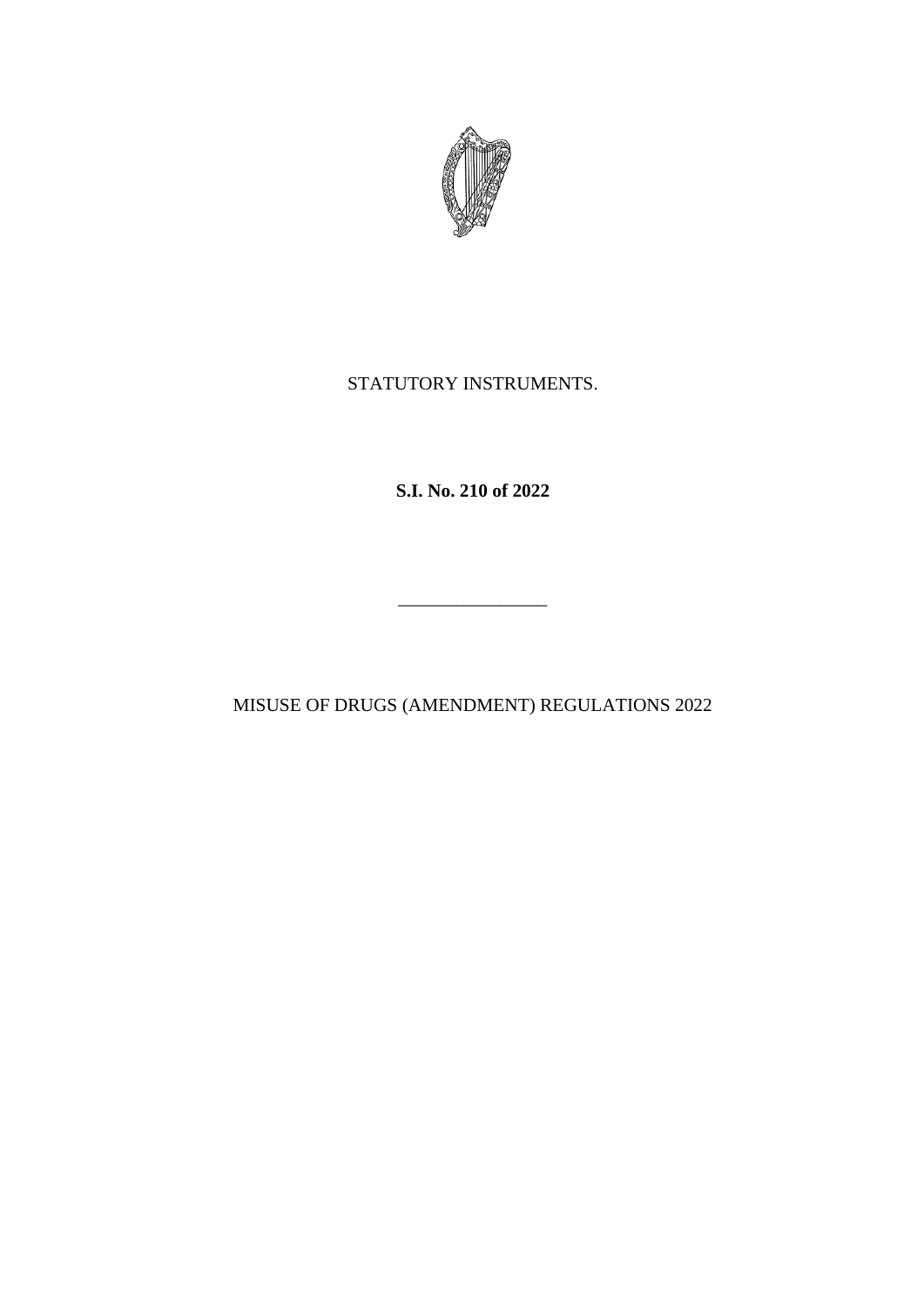# S.I. No. 210 of 2022

### MISUSE OF DRUGS (AMENDMENT) REGULATIONS 2022

I, STEPHEN DONNELLY, Minister for Health, in exercise of the powers conferred on me by sections 4, 5 (amended by section 3 of the Misuse of Drugs (Amendment) Act 2016 (No. 9 of 2016)), 18 and 38 of the Misuse of Drugs Act 1977 (No. 12 of 1977) and section 5 of the Misuse of Drugs Act 1984 (No. 18 of 1984), hereby make the following regulations:

1. These Regulations may be cited as the Misuse of Drugs (Amendment) Regulations 2022.

2. The Misuse of Drugs Regulations 2017 (S.I. No. 173 of 2017) are amended—

- (*a*) by substituting for Schedule 1 to those Regulations the Schedule set out in Schedule 1 to these Regulations, and
- (*b*) by substituting for Schedule 4 to those Regulations the Schedule set out in Schedule 2 to these Regulations.
- 3. The following are revoked:
	- (*a*) the Misuse of Drugs (Amendment) Regulations 2017 (S.I. No. 532 of 2017); and
	- (*b*) the Misuse of Drugs (Amendment) Regulations 2021 (S.I. No. 121 of 2021).

(a)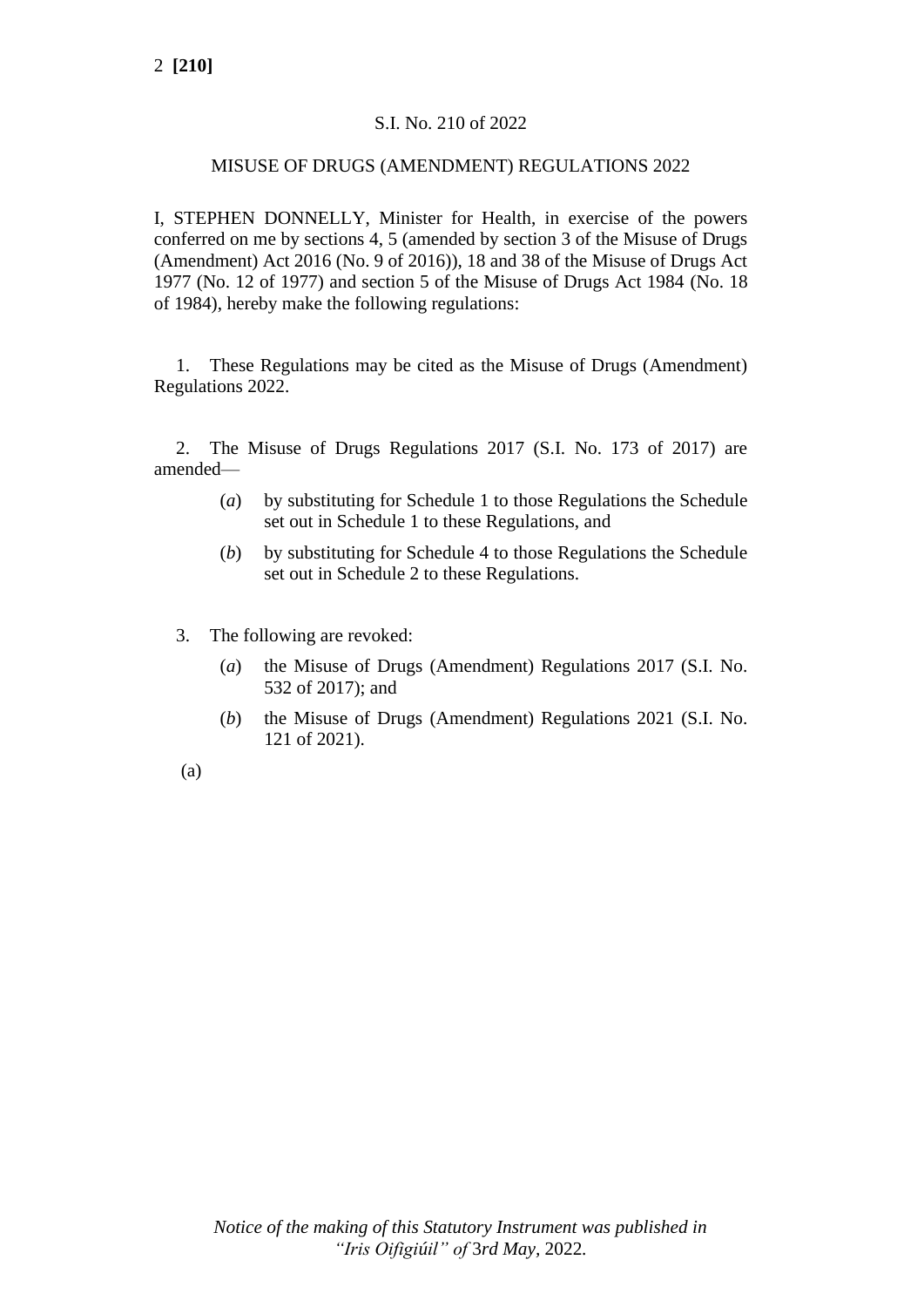#### *Regulation 2(a)*

#### **SCHEDULE 1**

# **New Schedule 1 to Misuse of Drugs Regulations 2017**

#### "**SCHEDULE 1**

- 1. The following substances and products, namely-
	- (a) *N*-(Adamantan-1-yl)-1-(5-fluoropentyl)-1*H*-indazole-3 carboxamide (otherwise known as Clockwork Orange, 5F AKB48)

*N*-[(2*S*)-1-Amino-3,3-dimethyl-1-oxobutan-2yl]-1- (cyclohexylmethyl)-1*H*-indazole-3-carboxamide (otherwise known as ADB-CHMINACA)

*N*-(1-Amino-3,3-dimethyl-1-oxobutan-2yl)-1-(4-fluorobenzyl)- 1*H-*indazole-3-carboxamide (otherwise known as ADB-FUBINACA)

*N*-[(2*S*)-1-Amino-3-methyl-1-oxobutan-2-yl]-1- (cyclohexylmethyl)-1*H*-indazole-3-carboxamide (otherwise known as AB-CHMINACA)

(S)-*N*-(1-Amino-3-methyl-1-oxobutan-2-yl)-1-(4-fluorobenzyl)- 1*H*-indazole-3-carboxamide (otherwise known as AB-FUBINACA)

*N*-[(2*S*)-1-Amino-3-methyl-1-oxobutan-2yl]-1-pentyl-1*H*indazole-3-carboxamide (otherwise known as AB-PINACA)

5-(2-Aminopropyl)indole (otherwise known as 5-IT)

1-(1,3-Benzodioxol-5-yl)-2-(1-pyrrolidinyl)-1-pentanone

*N*-(1-Benzyl-4-piperidyl)propionanilide

2-(4-Bromo-2,5-dimethoxyphenyl)-*N*-[(2 methoxyphenyl)methyl]ethanamine (otherwise known as 25B-NBOMe)

1-(4-Bromofuro[2,3-*f*][1]benzofuran-8-yl)propan-2-amine (otherwise known as BromodragonFLY)

Bufotenine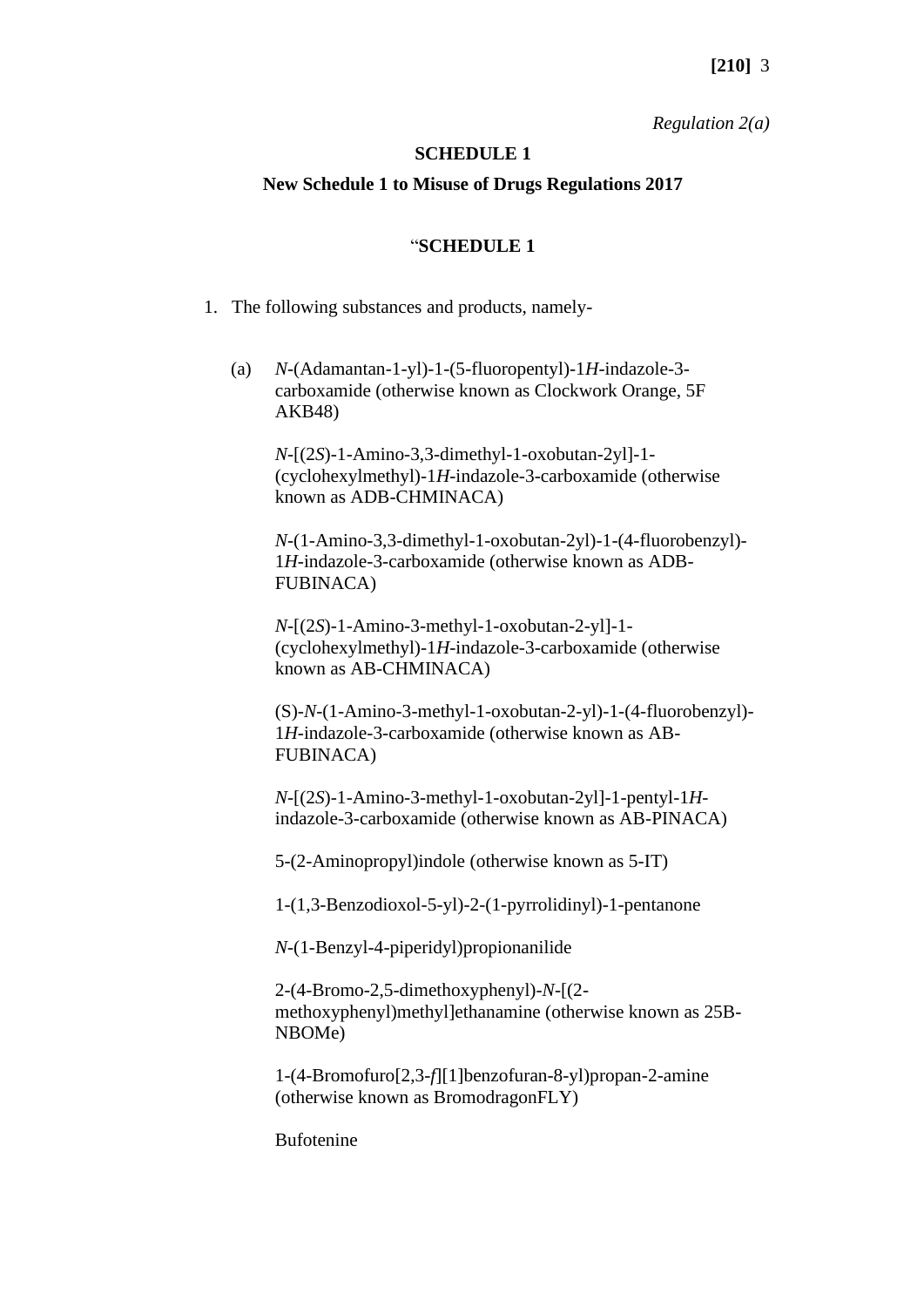Cannabinol, except where contained in Cannabis or cannabis resin

Cannabinol derivatives, not being dronabinol or its stereoisomers

Cannabis (not being a preparation specified in paragraph 5 of Part 1 of Schedule 4) or a preparation or product specified in Schedule 1 to the Misuse of Drugs (Prescription and Control of Supply of cannabis for Medical Use) Regulations 2019 (S.I. No. 262 of 2019)) and permitted for supply pursuant to those Regulations

Cannabis resin

Cathinone

2-(4-Chloro-2,5-dimethoxyphenyl)-*N*-[(2 methoxyphenyl)methyl]ethanamine (otherwise known as 25C-NBOMe)

1-(4-Cyanobutyl)-*N*-(1-methyl-1-phenylethyl)-1*H*-indazole-3 carboxamide (otherwise known as CUMYL-4CN-BINACA)

1-Cyclohexyl-4-(1,2-diphenylethyl)piperazine (otherwise known as MT-45)

Coca leaf

Concentrate of poppy straw

3,4-Dichloro-*N*-[[1-(dimethylamino)cyclohexyl]methyl] benzamide (otherwise known as AH-7921)

3,4-Dichloro-*N*-(2-dimethylamino-cyclohexyl)-*N*-methylbenzamide (otherwise known as U-47700)

[2,3-Dihydro-5-methyl-3-(4-morpholinylmethyl)pyrrolo[1,2,3 *de*]-1,4-benzoxazin-6-yl]-1-naphthalenylmethanone

*N*,*N*-Diethyl-2-(2-(4-isopropoxybenzyl)-5-nitro-1*H*benzo[d]imidazol-1-yl)ethan-1-amine (otherwise known as Isotonitazene)

*N*,*N*-Diethyltryptamine

2,5-Dimethoxy-α,4-dimethylphenethylamine

*N,N*-Dimethyltryptamine

3-Dimethylheptyl-11-hydroxyhexahydrocannabinol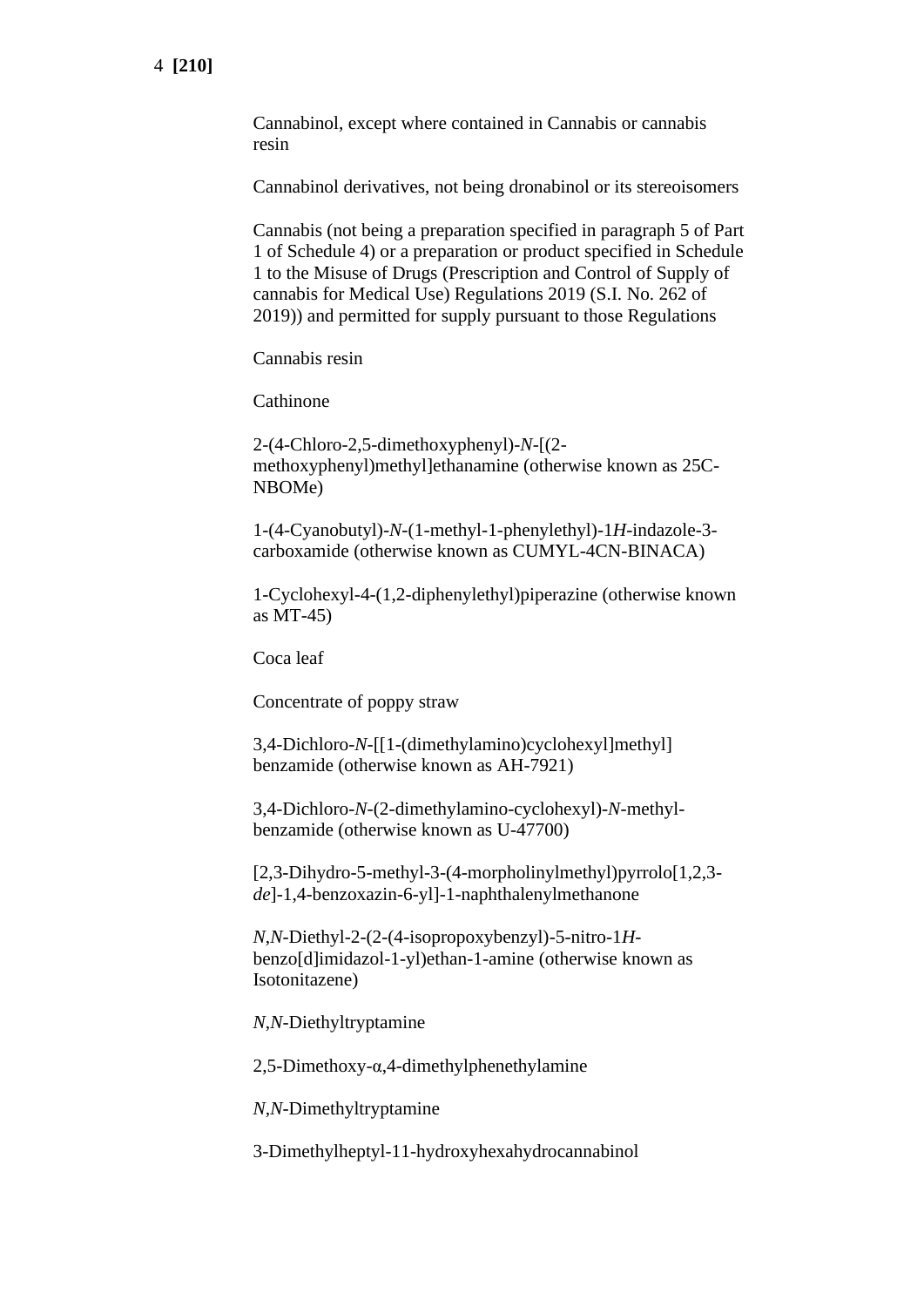1-(1,2-Diphenylethyl)piperidine (otherwise known as Diphenidine)

Ethyl phenyl(piperidin-2-yl)acetate (otherwise known as Ethylphenidate)

Eticyclidine

Etryptamine

[1-(5-Fluoropentyl)-1*H*-indol-3-yl](2,2,3,3 tetramethylcyclopropyl)methanone (otherwise known as XLR-11)

1-(2-Fluorophenyl)-2-methylaminopropan-1-one

1-(3-Fluorophenyl)-2-methylaminopropan-1-one

1-(4-Fluorophenyl)-2-methylaminopropan-1-one

9-(Hydroxymethyl)-6,6-dimethyl-3-(2-methyloctan-2-yl)- 6a,7,10,10a-tetrahydrobenzo[*c*]chromen-1-ol

[9-Hydroxy-6-methyl-3-[5-phenylpentan-2-yl]oxy-5,6,6a,7,8,9,10,10a-octahydrophenanthridin-1-yl]acetate

*N*-Hydroxy-tenamphetamine

2-(4-Iodo-2,5-dimethoxyphenyl)-*N*-[(2-methoxyphenyl)methyl] ethanamine (otherwise known as 25I-NBOMe)

Khat (being the leaves of *Catha edulis* (Celastraceae))

Lysergamide

Lysergide and other *N*-alkyl derivatives of lysergamide

Mescaline

Methcathinone

1-(1-(3-Methoxyphenyl)cyclohexyl)piperidine (otherwise known as 3-Methoxyphencyclidine)

2-(3-Methoxyphenyl)-2-(ethylamino)cyclohexanone (otherwise known as methoxetamine)

1-(4-Methoxyphenyl)-2-(methylamino)propan-1-one

Methyl (2*S*,4a*R*,6a*R*,7*R*,10a*S*,10b*R*)-9-acetyloxy-2-(furan-3-yl)- 6a,10b-dimethyl-4,10-dioxo-2,4a,5,6,7,8,9,10a-octahydro-1*H-*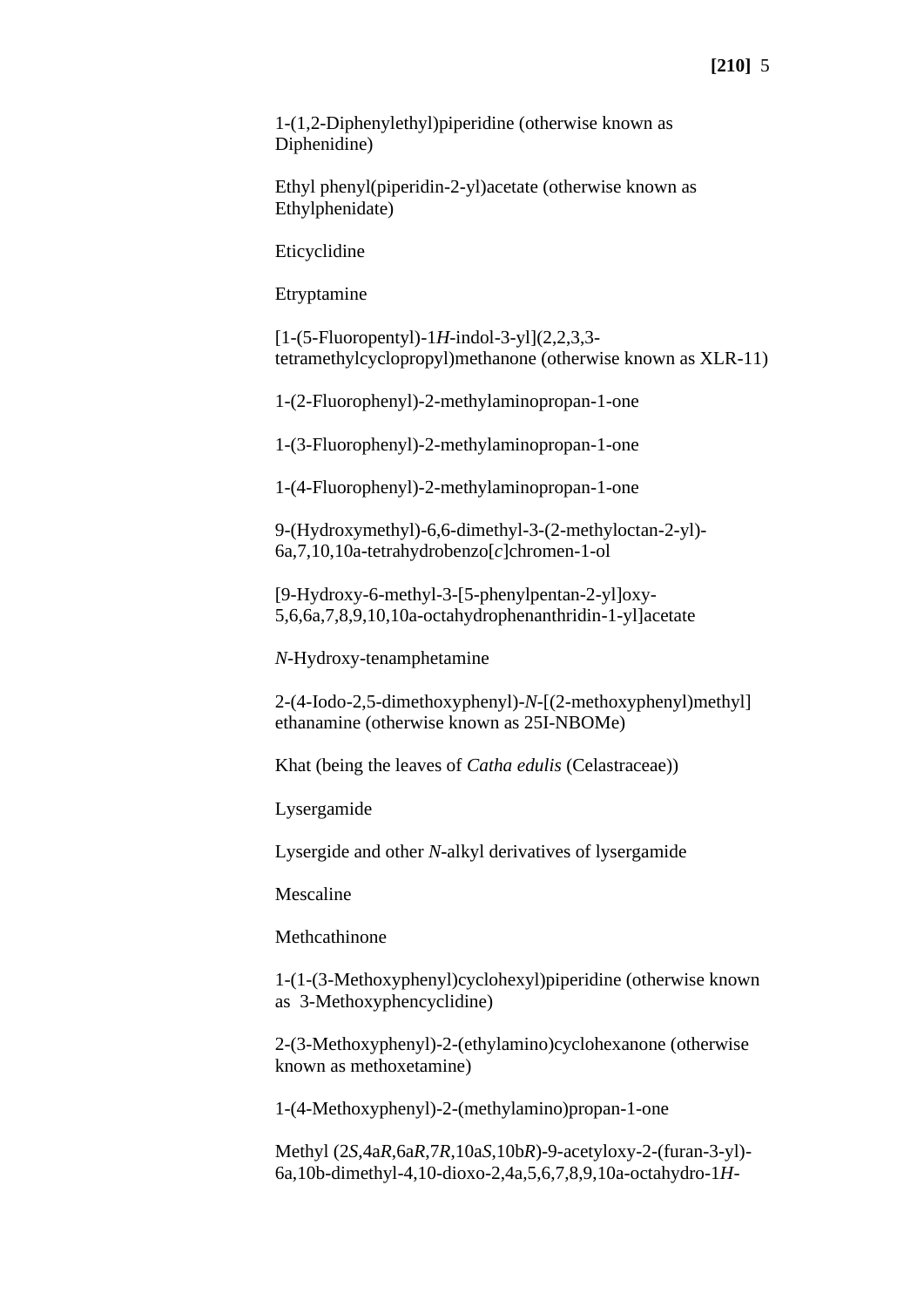benzo[*f*]isochromene-7-carboxylate (otherwise known as Salvinorin A) and any product, whether natural or otherwise, including any plant or plant material of any kind or description, which contains any proportion of the said substance

2-Methylamino-1-(3,4-methylenedioxyphenyl)butan-1-one

2-Methylamino-1-(3,4-methylenedioxyphenyl)propan-1-one

4-Methyl-aminorex

Methyl 2-[[1-(cyclohexylmethyl)indole-3-carbonyl]amino]-3,3 dimethylbutanoate (otherwise known as MDMB CHMICA)

Methyl 3,3-dimethyl-2-(1-(pent-4-en-1-yl)-1*H*-indazole-3 carboxamido)butanoate (otherwise known as MDMB-4en-PINACA)

Methyl (*E*)-2-[(2*S*,3*S*,7a*S*,12b*S*)-3-ethyl-7a-hydroxy-8-methoxy-2,3,4,6,7,12b-hexahydro-1*H*-indolo[2,3a]quinolizin-2-yl]-3 methoxyprop-2-enoate (otherwise known as 7- Hydroxymitragynine) and any product, whether natural or otherwise, including any plant or plant material of any kind or description, which contains any proportion of the said substance

Methyl (*E*)-2-[(2*S*,3*S*,12b*S*)-3-ethyl-8-methoxy-1,2,3,4,6,7,12,12b-octahydroindolo[2,3a]quinolizin-2-yl]-3 methoxyprop-2-enoate (otherwise known as Mitragynine) and any product, whether natural or otherwise, including any plant or plant material of any kind or description, which contains any proportion of the said substance

Methyl 2-(1-(4-fluorobutyl)-1*H*-indazole-3-carboxamido)-3,3 dimethylbutanoate (otherwise known 4F-MDMB-BINACA)

Methyl 2-({[1-(4-fluorobutyl)-1*H*-indol-3-yl]carbonyl}amino)- 3,3-dimethylbutanoate (otherwise known as 4F-MDMB-BICA)

Methyl (2*S*)-2-{[1-(5-fluoropentyl)-1*H-*indazole-3 carbonyl]amino}-3,3-dimethylbutanoate (otherwise known as 5F-MDMB-PINACA)

Methyl (1-(5-fluoropentyl)-1*H*-indazole-3-carbonyl)valinate (otherwise known as 5F-AMB-PINACA)

Methyl 2-(1-(5-fluoropentyl)-1*H*-indole-3-carboxamido)-3,3 dimethylbutanoate (otherwise known as 5F-MDMB-PICA)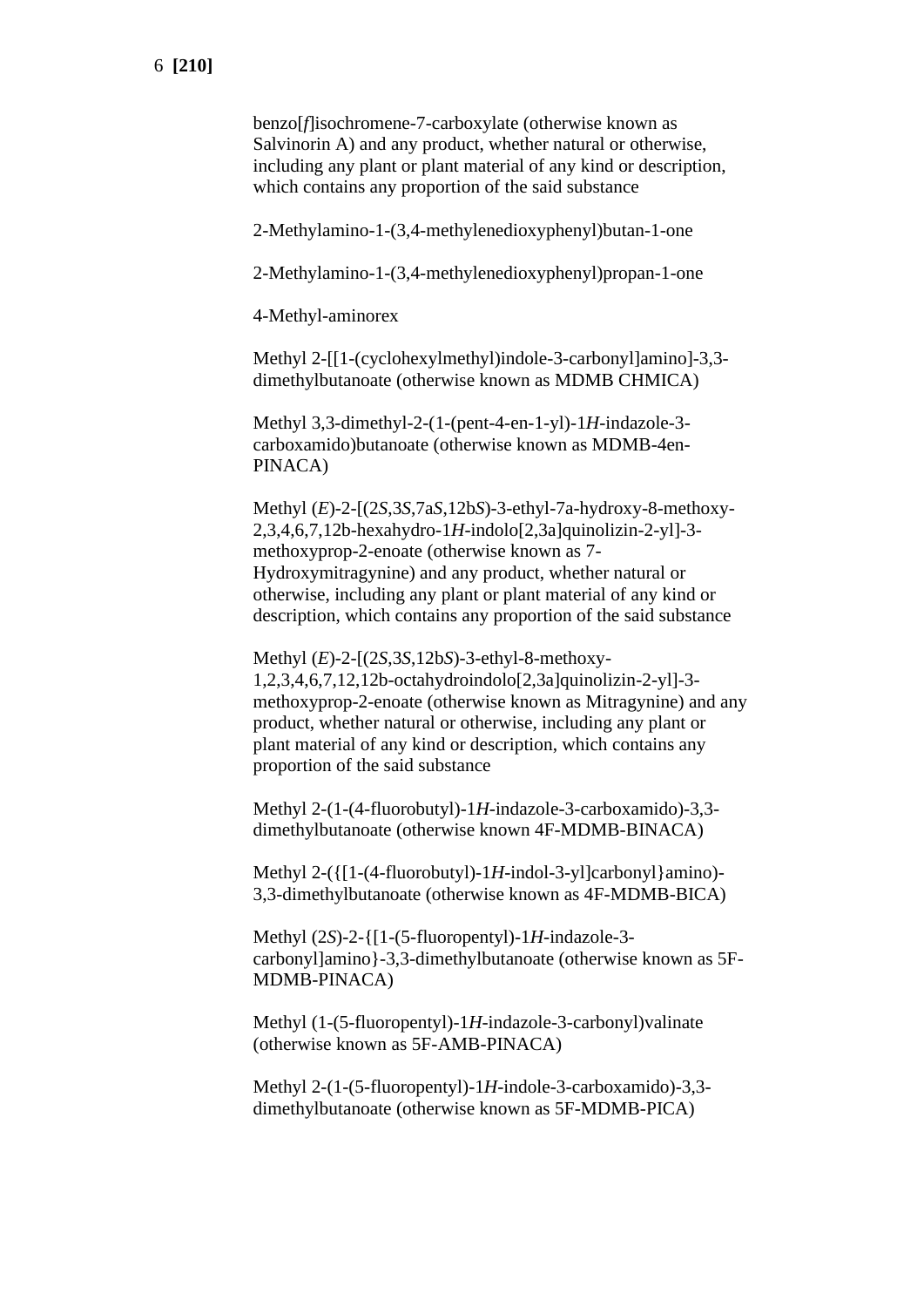Methyl (2*S*)-2[[1-[(4-fluorophenyl)methyl]indazole-3 carbonyl]amino]-3-methylbutanoate (otherwise known as FUB-AMB)

4-Methyl-5-(4-methylphenyl)-4,5-dihydro-1,3-oxazol-2-amine (otherwise known as 4,4'-DMAR)

α-Methyl-4-(methylthio)phenethylamine

1-(4-Methylphenyl)-2-methylaminopropan-1-one

(1-Pentyl-1*H*-indol-3-yl)(2,2,3,3 tetramethylcyclopropyl)methanone (otherwise known as UR-144)

5-Pentyl-2-(2-phenylpropan-2-yl)-2,5-dihydro-1*H*-pyrido[4,3 b]indol-1-one (otherwise known as CUMYL-PEGACLONE)

*N*-Methyl-1-(thiophen-2-yl)propan-2-amine (otherwise known as Methiopropamine)

Psilocin

Quinolin-8-yl 1-(5-fluoropentyl)-1*H*-indole-3-carboxylate (otherwise known as Clockwork Orange, PB22)

Raw opium

Rolicyclidine

Tenocyclidine

*N*-[1-(2-Thenyl)-4-piperidyl]propionanilide

- (b) Any substance (not being bupropion, diethylpropion or pyrovalerone) structurally derived from 2-amino-1-phenyl-1 propanone by modification in any of the following ways:
	- (i) by substitution in the phenyl ring to any extent with alkyl, alkenyl, alkynyl, alkoxy, alkylthio, alkylenedioxy, haloalkyl or halo substituents, whether or not further substituted in the phenyl ring by one or more other univalent substituents;
	- (ii) by substitution at the 2- or 3-position of the propanone sidechain with an alkyl substituent;
	- (iii) by substitution at the nitrogen atom with one or more alkyl or dialkyl groups, or by inclusion of the nitrogen atom in a cyclic structure.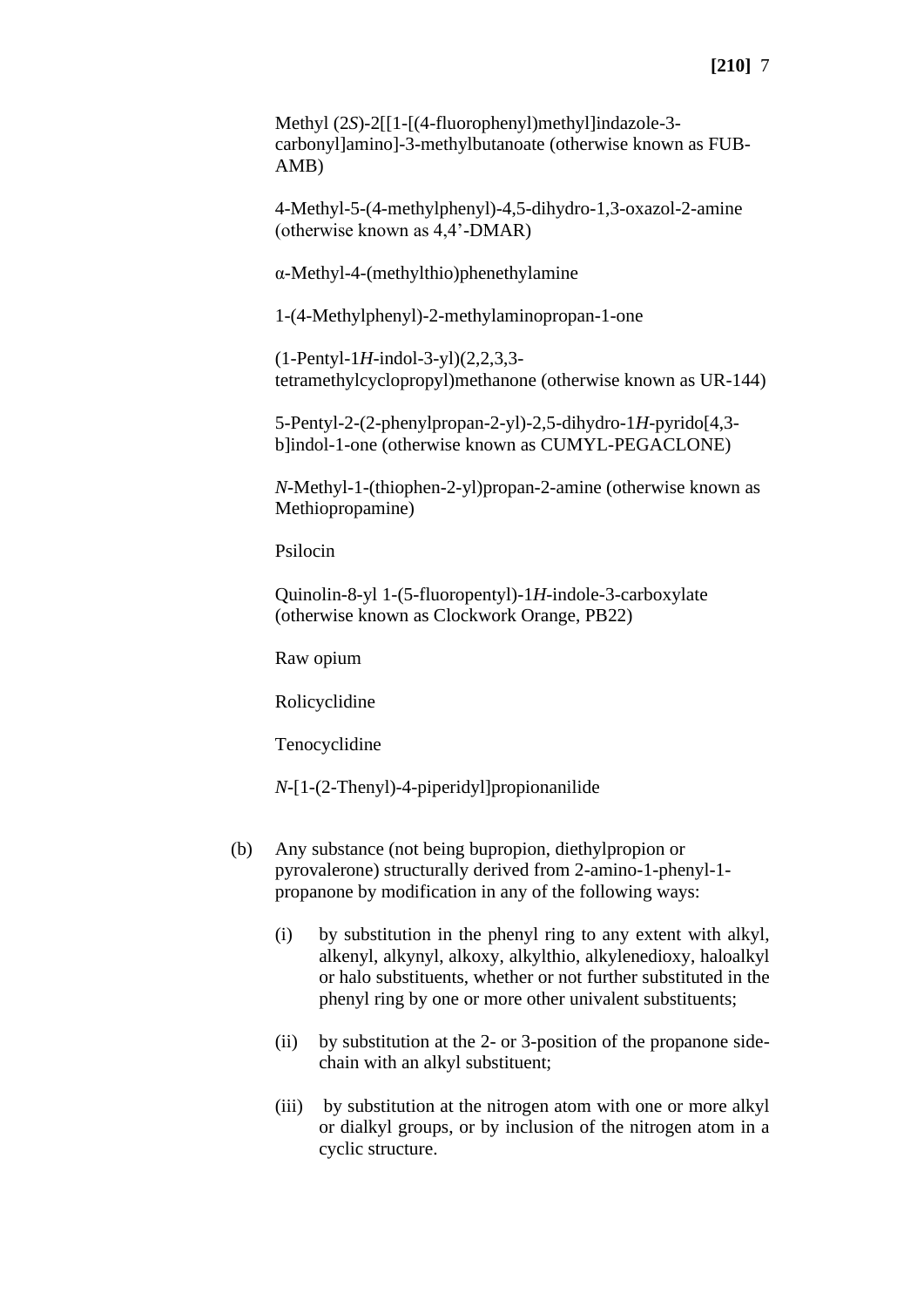- 8 **[210]**
	- (c) Any substance structurally derived from 2-amino-1-propanone by substitution at the 1-position with any monocyclic, or fusedpolycyclic ring system (not being a phenyl ring or alkylenedioxyphenyl ring system), whether or not the substance is further modified in any of the following ways:
		- (i) by substitution in the ring system to any extent with alkyl, alkenyl, alkynyl, alkoxy, alkylthio, haloalkyl or halo substituents, whether or not further substituted in the ring system by one or more other univalent substituents;
		- (ii) by substitution at the 3-position with an alkyl substituent;
		- (iii) by substitution at the 2-amino nitrogen atom with one or more alkyl or dialkyl groups, or by inclusion of the 2-amino nitrogen atom in a cyclic structure.
	- (d) Any substance structurally derived from 3-(1-benzoyl)indole or 3- (1-naphthoyl)indole by modification in any of the following ways:
		- (i) by substitution at the nitrogen atom of the indole ring by alkyl, alkenyl, cycloalkylmethyl, cycloalkylethyl or 2-(4 morpholinyl)ethyl;
		- (ii) by replacement of one or more hydrogen atoms of any of the substituents referred to in clause (i), with a halo substituent;

whether or not further substituted in the indole ring to any extent and whether or not substituted in the phenyl or naphthyl ring to any extent.

- (e) 1-Benzylpiperazine or any substance (not being a substance specified in Schedule 3) structurally derived from 1 benzylpiperazine or 1-phenylpiperazine by modification in any of the following ways:
	- (i) by substitution at the second nitrogen atom of the piperazine ring with alkyl, benzyl, haloalkyl or phenyl groups;
	- (ii) by substitution in the aromatic ring to any extent with alkyl, alkoxy, alkylenedioxy, halo or haloalkyl groups.
- (f) Any substance (not being a substance specified in Schedule 2) structurally derived from fentanyl by modification in one or more of the following ways, that is to say:
	- (i) by replacement of the phenyl portion of the phenethyl group by any heteromonocycle whether or not further substituted in the heterocycle;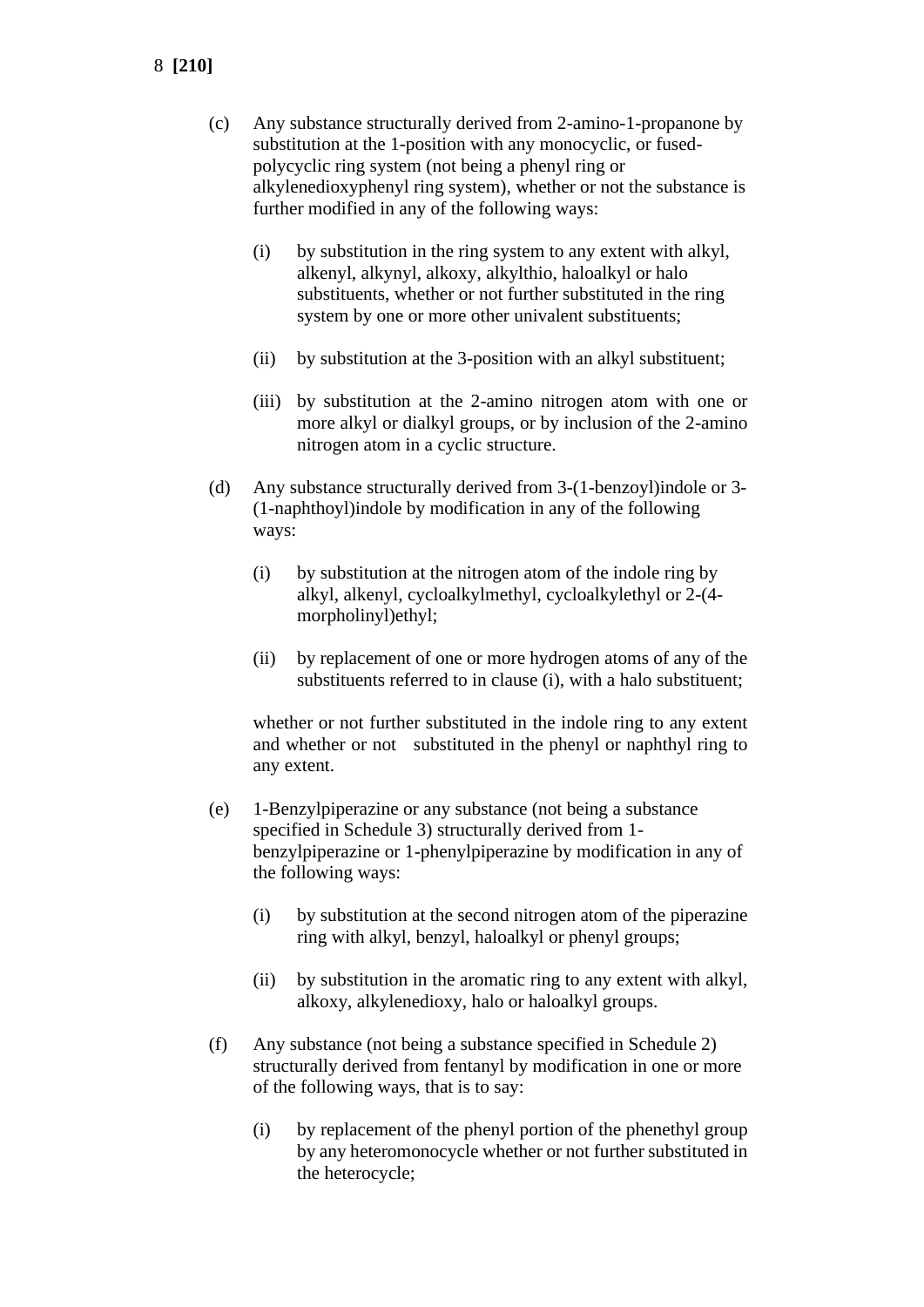- (ii) by substitution in the phenethyl group with alkyl, alkenyl, alkoxy, hydroxy, halo, haloalkyl, amino or nitro groups;
- (iii) by substitution in the piperidine ring with alkyl or alkenyl groups;
- (iv) by substitution in the aniline ring with alkyl, alkoxy, alkylenedioxy, halo or haloalkyl groups;
- (v) by substitution at the 4-position of the piperidine ring with any alkoxycarbonyl or alkoxyalkyl or acyloxy group;
- (vi) by replacement of the *N*-propionyl group by another acyl group.
- (g) Any substance structurally derived from 2-(3 hydroxycyclohexyl)phenol by substitution at the 5-position of the phenolic ring by alkyl, alkenyl, cycloalkylmethyl, cycloalkylethyl or 2-(4-morpholinyl)ethyl, whether or not further substituted in the cyclohexyl ring to any extent.
- (h) Any substance structurally derived from 3-(1-naphthoyl)indole or 1*H*-indol-3-yl-(1-naphthyl)methane by substitution at the nitrogen atom of the indole ring by alkyl, alkenyl, cycloalkylmethyl, cycloalkylethyl or 2-(4-morpholinyl)ethyl, whether or not further substituted in the indole ring to any extent and whether or not substituted in the naphthyl ring to any extent.
- (i) Any substance structurally derived from 3-(1-naphthoyl)pyrrole by substitution at the nitrogen atom of the pyrrole ring by alkyl, alkenyl, cycloalkylmethyl, cycloalkylethyl or 2-(4 morpholinyl)ethyl, whether or not further substituted in the pyrrole ring to any extent and whether or not substituted in the naphthyl ring to any extent.
- (j) Any substance structurally derived from 1-(1 naphthylmethyl)indene by substitution at the 3-position of the indene ring by alkyl, alkenyl, cycloalkylmethyl, cycloalkylethyl or 2-(4-morpholinyl)ethyl, whether or not further substituted in the indene ring to any extent and whether or not substituted in the naphthyl ring to any extent.
- (k) Any substance (not being a substance specified in Schedule 2) structurally derived from pethidine by modification in one or more of the following ways, that is to say:
	- (i) by replacement of the 1-methyl group by an acyl, alkyl (whether or not unsaturated), benzyl or phenethyl group, whether or not further substituted;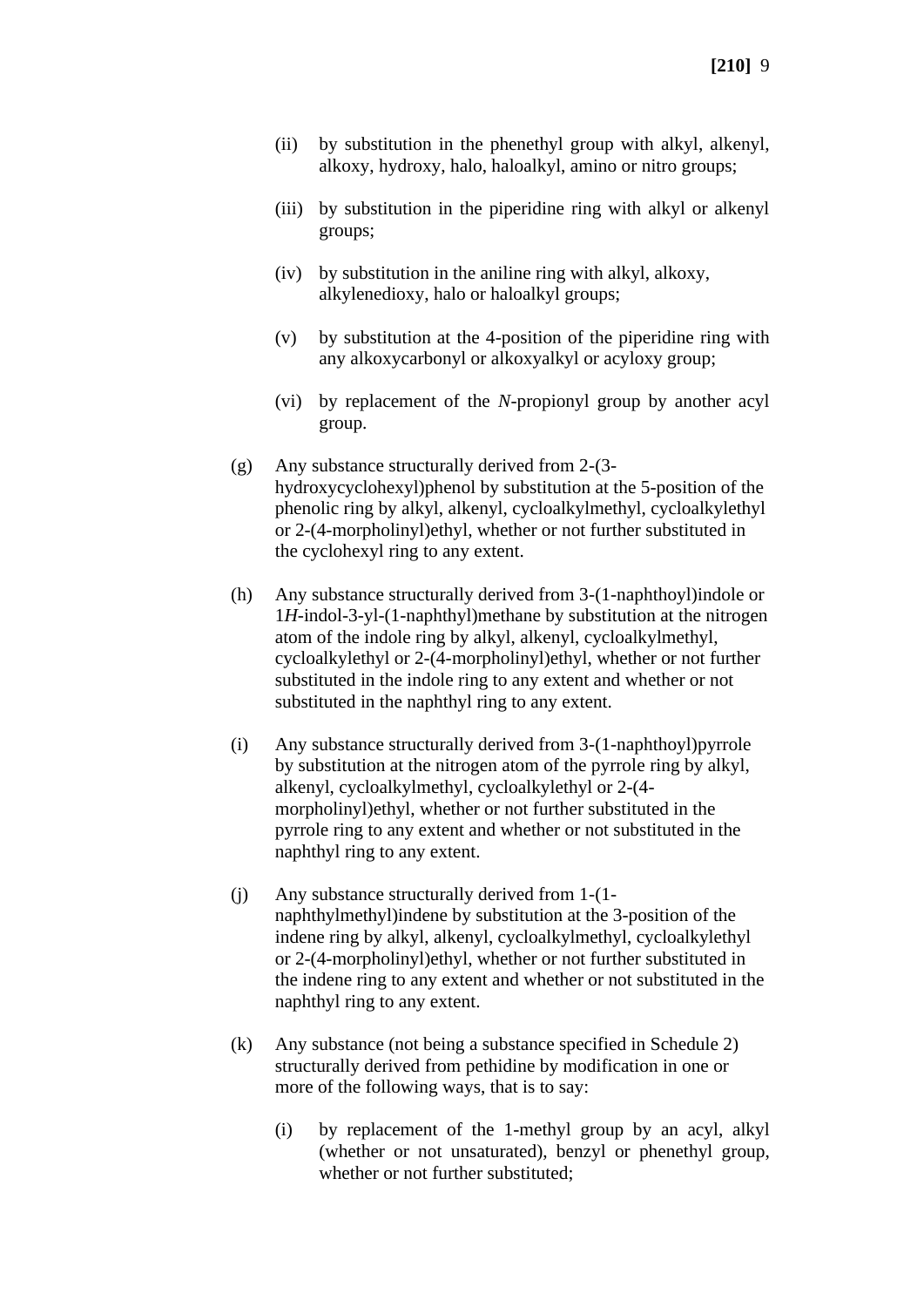- (ii) by substitution in the piperidine ring with alkyl or alkenyl groups or with a propano bridge, whether or not further substituted;
- (iii) by substitution in the 4-phenyl ring with alkyl, alkoxy, aryloxy, halo or haloalkyl groups;
- (iv) by replacement of the 4-ethoxycarbonyl by any other alkoxycarbonyl or any alkoxyalkyl or acyloxy group;
- (v) by formation of an *N*-oxide or of a quaternary base.
- (l) Any substance (not being methoxyphenamine) structurally derived from phenethylamine, an *N*-alkyl-phenethylamine, αmethylphenethylamine, an *N*-alkyl- α-methylphenethylamine, αethylphenethylamine, or an *N*-alkyl-α-ethylphenethylamine by substitution in the ring to any extent with alkyl, alkoxy, alkylenedioxy or halo substituents, whether or not further substituted in the ring by one or more other univalent substituents.
- (m) Any substance structurally derived from 3-phenylacetylindole by substitution at the nitrogen atom of the indole ring with alkyl, alkenyl, cycloalkylmethyl, cycloalkylethyl or 2-(4 morpholinyl)ethyl, whether or not further substituted in the indole ring to any extent and whether or not substituted in the phenyl ring to any extent.
- (n) Any fungus containing any proportion of Psilocin or of an ester of Psilocin.
- (o) 1,2,3,4-Tetrahydronaphthalen-2-amine, 1,2-dihydronaphthalen-2 amine or 2,3-dihydro-1*H*-inden-2-amine or any substance structurally derived from 1,2,3,4-tetrahydronaphthalen-2-amine, 1,2-dihydronaphthalen-2-amine or 2,3-dihydro-1*H*-inden-2-amine by modification in any of the following ways:
	- (i) by substitution in the phenyl ring to any extent with alkyl, alkoxy, alkenyl, alkynyl, alkylthio, alkylenedioxy, haloalkyl, hydroxy or halo substituents, whether or not further substituted by one or more other univalent substituents;
	- (ii) by *mono* or *di*-substitution at the nitrogen atom with alkyl, alkenyl, alkynyl or haloalkyl groups or by inclusion of the nitrogen atom in a cyclic structure.
- (p) Any substance structurally derived from tryptamine or from a ring-hydroxy tryptamine by substitution at the nitrogen atom of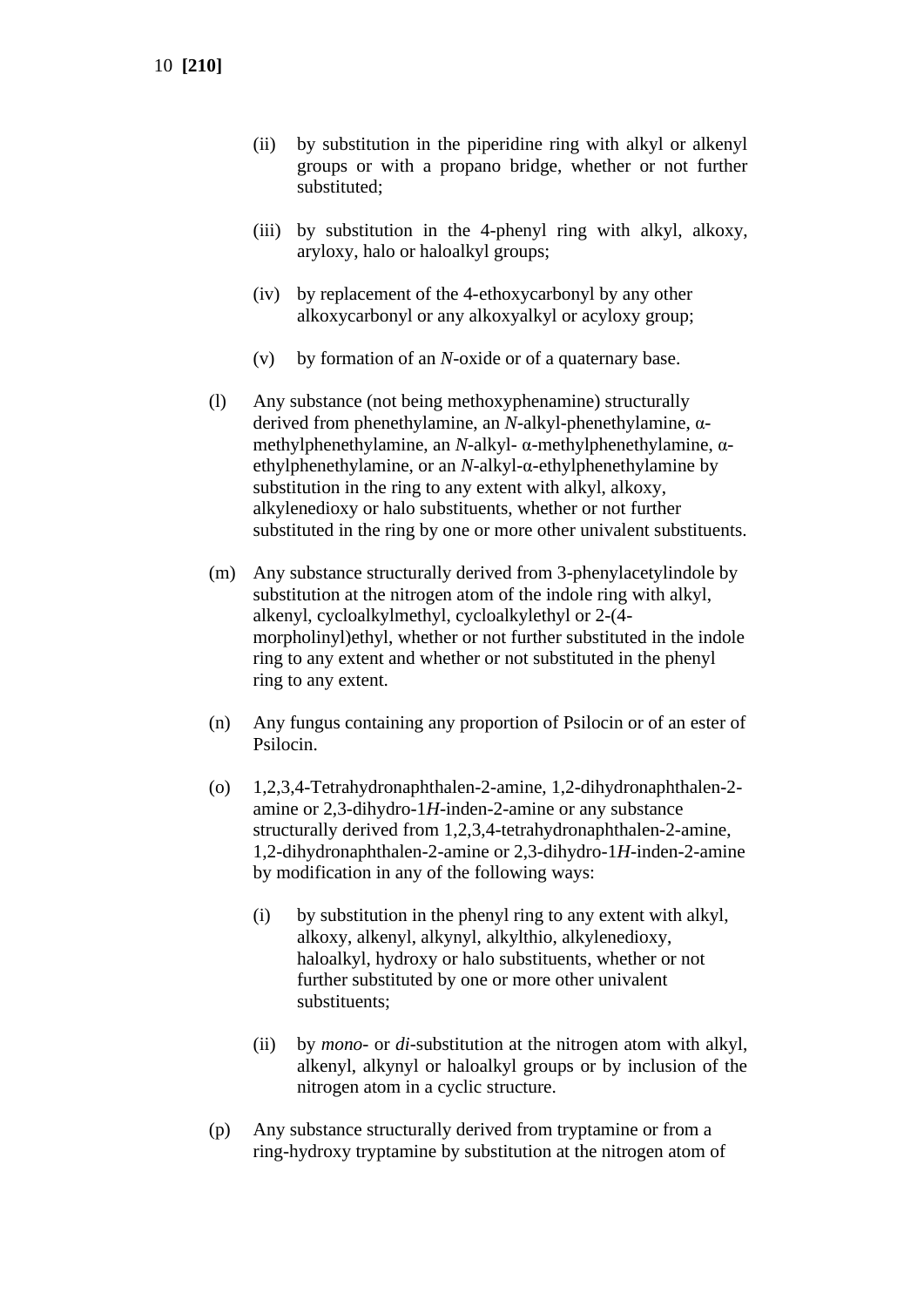the side-chain with one or more alkyl substituents but no other substituent.

- 2. Any stereoisomeric form of a substance specified in paragraph 1.
- 3. Any ester or ether of a substance specified in paragraph 1 or 2.
- 4. Any salt of a substance specified in any of paragraphs 1, 2 or 3.
- 5. Any preparation or other product containing any proportion of a substance or product specified in any of paragraphs 1, 2, 3 or 4, not being a preparation specified in Schedule 5."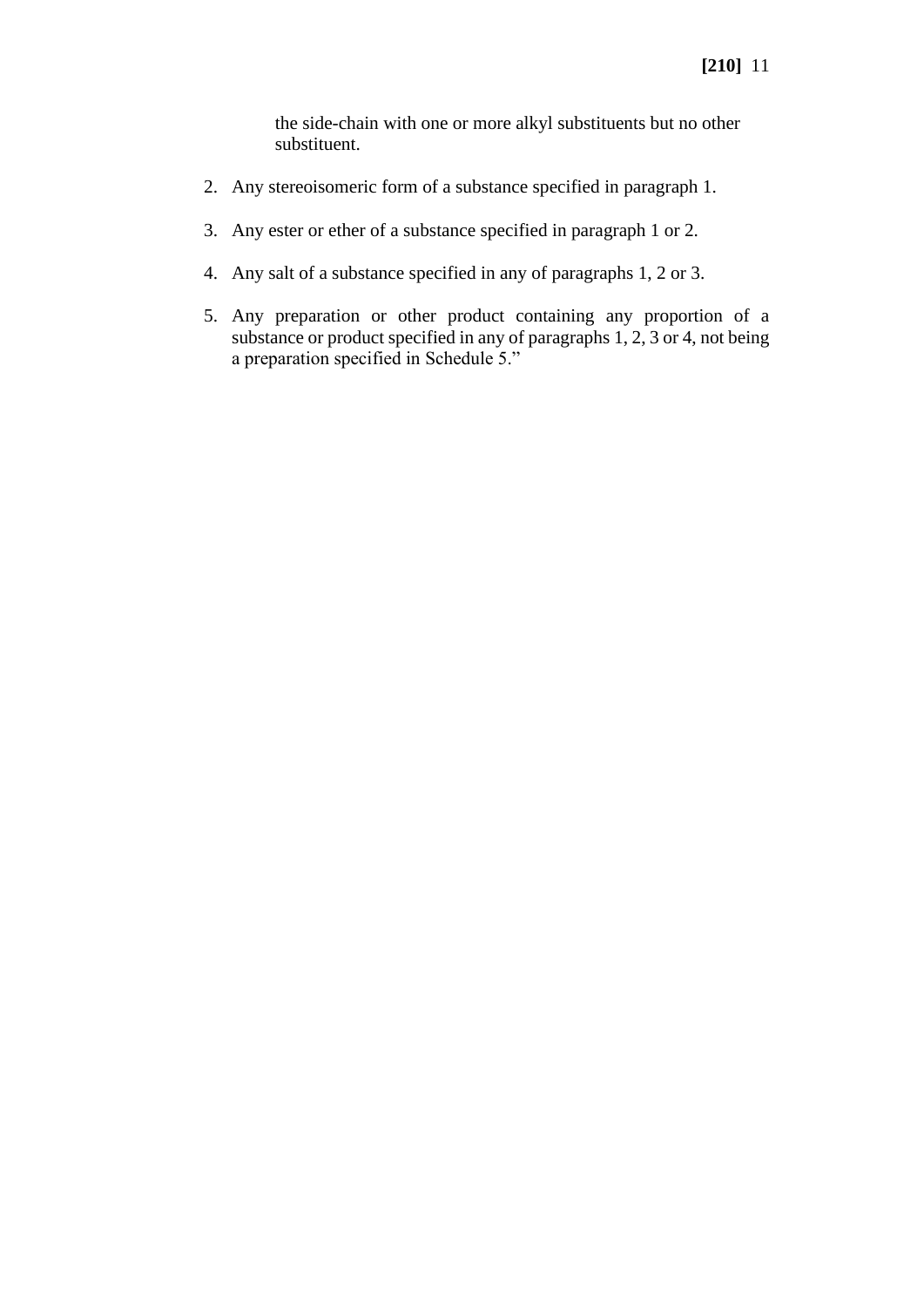*Regulation 2(b)*

## **SCHEDULE 2**

#### **New Schedule 4 to Misuse of Drugs Regulations 2017**

### "**SCHEDULE 4**

# **PART 1**

1. The following substances, namely:—

Alprazolam

Bromazepam

Brotizolam

Camazepam

Chlordiazepoxide

Clobazam

Clonazepam

Clonazolam

Clorazepic Acid (clorazepate)

Clotiazepam

Cloxazolam

Delorazepam

Diazepam

Diclazepam

Estazolam

Ethyl loflazepate

Etizolam

Flualprazolam

Flubromazolam

Fludiazepam

Flurazepam

Halazepam

Haloxazolam

Ketazolam

Loprazolam

Lorazepam

Lormetazepam

Medazepam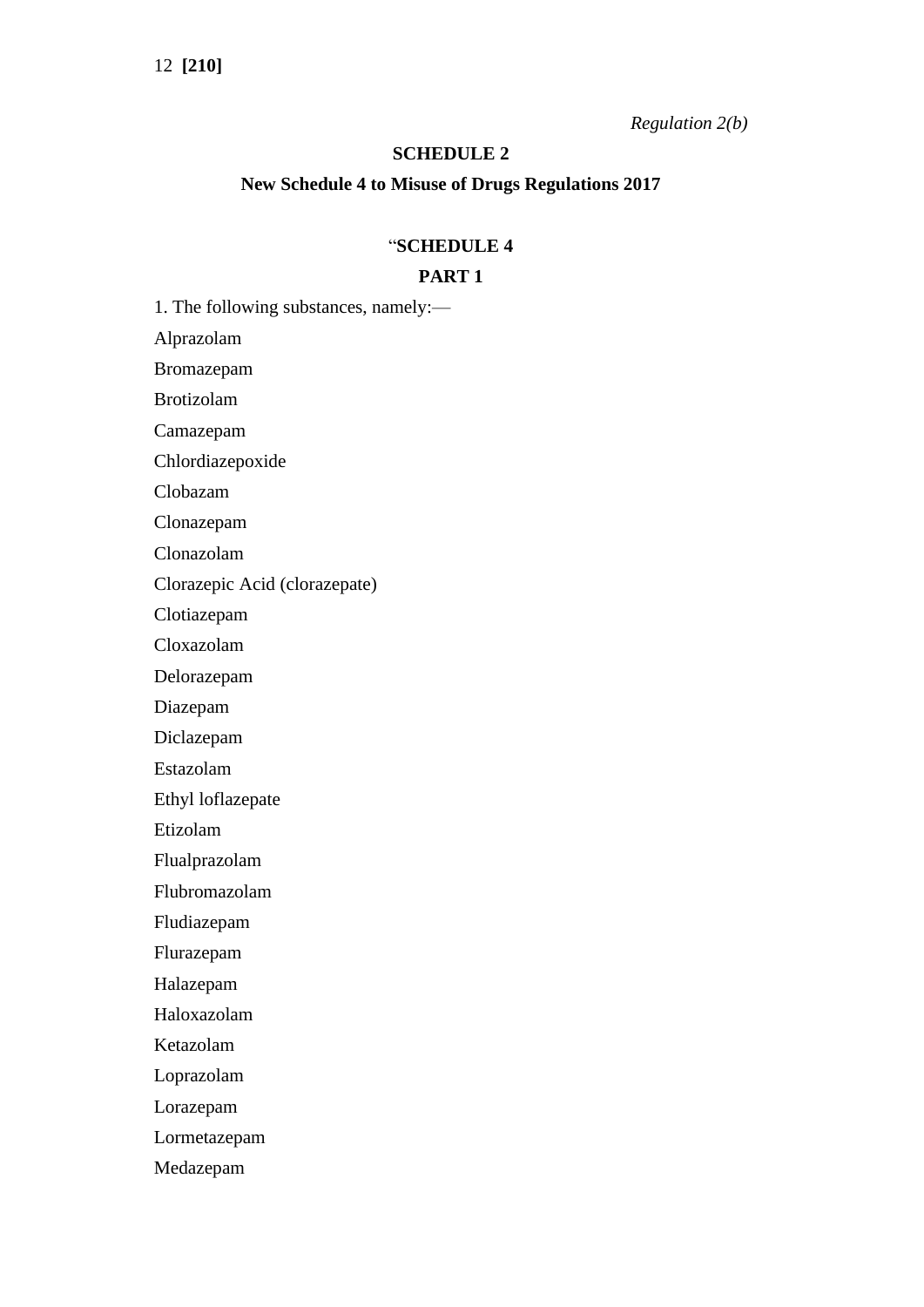Midazolam

Nimetazepam

Nitrazepam

Nordazepam

Oxazepam

Oxazolam

Phenazepam

Pinazepam

Prazepam

Tetrazepam

Triazolam

Zaleplon

Zolpidem

Zopiclone.

2. Any stereoisomeric form of a substance specified in paragraph 1.

3. Any salt of a substance specified in paragraphs 1 or 2.

4. Any preparation or other product containing any proportion of a substance or product specified in any of paragraphs 1 to 3, not being a preparation specified in Schedule 5.

5. An extract of Cannabis which—

(a) is a medicinal product for human use which has been granted a marketing authorisation and which is presented as a liquid formulation for administration to a person through a meter dose pump as a mucosal mouth spray, and

(b) has a concentration of not more than 30 milligrams of cannabidiol per millilitre, and not more than 30 milligrams of delta-9-tetrahydrocannabinol per millilitre, where the ratio of cannabidiol to delta-9-tetrahydrocannabinol is between 0.7 to 1.3.

6. Any stereoisomeric form of a substance specified in paragraph 5.

7. Any preparation or other product containing any proportion of a substance or product specified in any of paragraphs 5 or 6, not being a preparation specified in Schedule 5.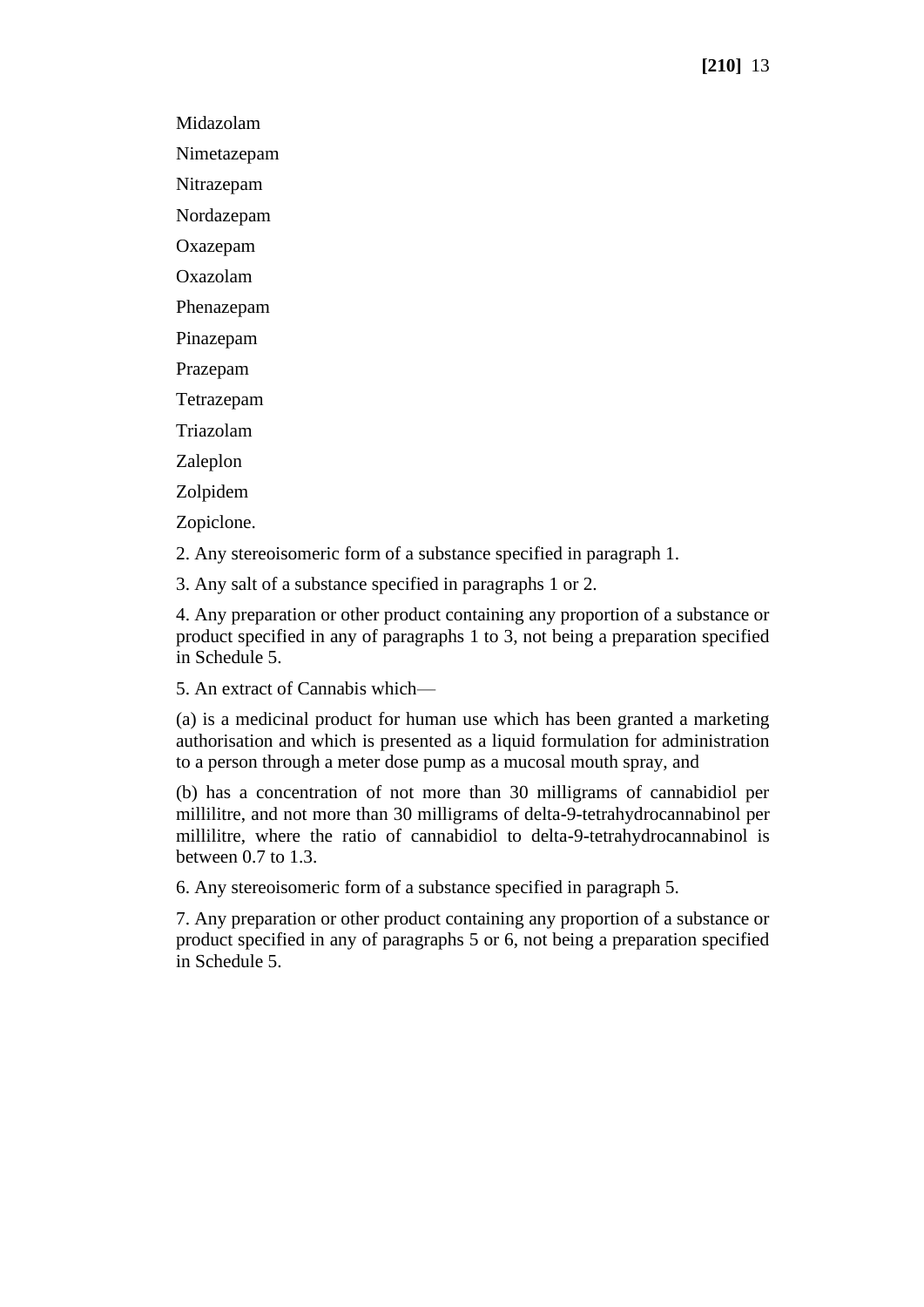14 **[210]**

# **PART 2**

1. The following substances namely:-

Aminorex

Fencamfamin

Fenproporex

Mefenorex

Mesocarb

Propylhexedrine

Pyrovalerone

Selegiline

2. Any stereoisomeric form of a substance specified in paragraph 1.

3. Any salt of a substance specified in paragraphs 1 or 2.

4. Any preparation or other product containing any proportion of a substance or product specified in any of paragraphs 1 to 3, not being a preparation specified in Schedule 5.

5. Any preparation containing not more than 100 milligrams of methylphenobarbitone or of phenobarbitone (calculated in either case in terms of base) per dosage unit and no other controlled drug and which in the case of an undivided preparation has a concentration of not more than 0.5 per cent of phenobarbitone (calculated as base) and no other controlled drug."



GIVEN under my Official Seal, 27 April, 2022.

STEPHEN DONNELLY, Minister for Health.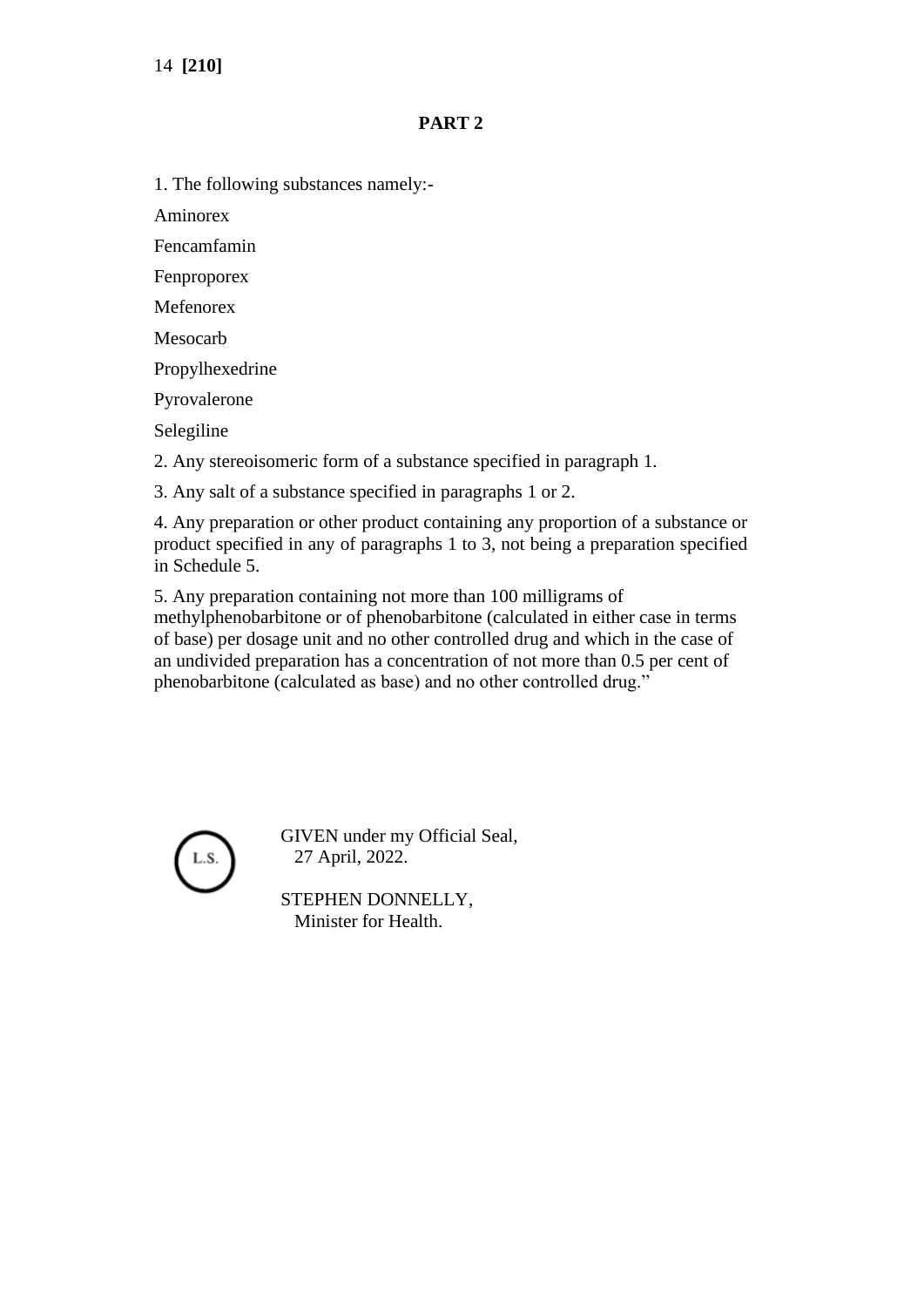### EXPLANATORY NOTE

# (*This note is not part of the Instrument and does not purport to be a legal interpretation.*)

The purpose of these Regulations is to amend the Misuse of Drugs Regulations 2017 by adding certain additional substances to Schedules 1 and 4 of those Regulations.

These Regulations may be cited as the Misuse of Drugs (Amendment) Regulations 2022.